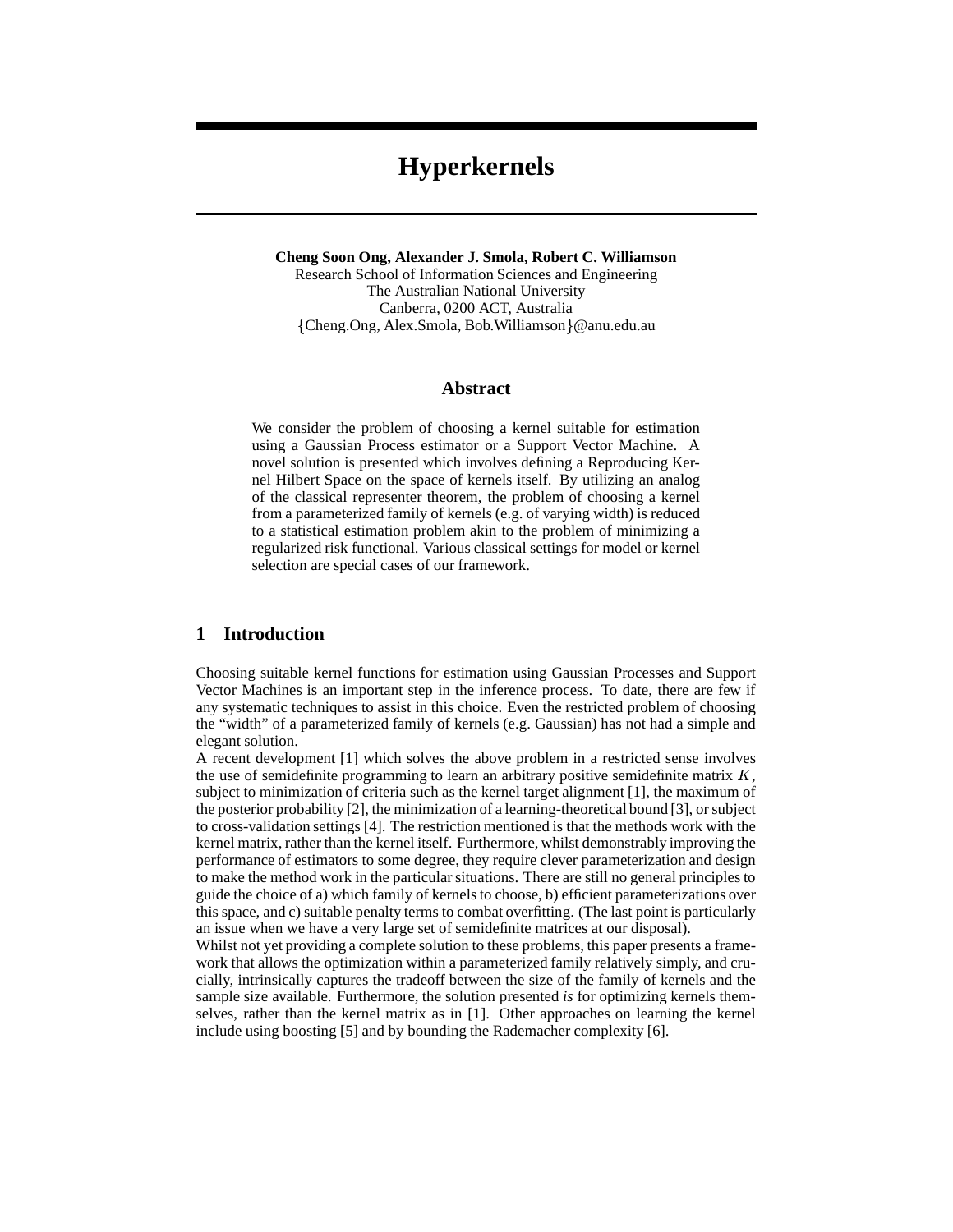**Outline of the Paper** We show (Section 2) that for most kernel-based learning methods there exists a functional, the *quality functional*<sup>1</sup>, which plays a similar role to the empirical risk functional, and that subsequently (Section 3) the introduction of a kernel on kernels, a so-called hyperkernel, in conjunction with regularization on the Reproducing Kernel Hilbert Space formed on kernels leads to a systematic way of parameterizing function classes whilst managing overfitting. We give several examples of hyperkernels (Section 4) and show (Section 5) how they can be used practically. Due to space constraints we only consider Support Vector classification.

#### **2 Quality Functionals**

Let  $X_{\text{train}} := \{x_1, \ldots, x_m\}$  denote the set of training data and  $Y_{\text{train}} := \{y_1, \ldots, y_m\}$  the set of corresponding labels, jointly drawn iid from some probability distribution  $P(x, y)$ on  $\mathcal{X} \times \mathcal{Y}$ . Furthermore, let  $X_{\text{test}}$  and  $Y_{\text{test}}$  denote the corresponding test sets (drawn from the same  $P(x, y)$ ). Let  $X := X_{\text{train}} \cup X_{\text{test}}$  and  $Y := Y_{\text{train}} \cup Y_{\text{test}}$ .

We introduce a new class of functionals Q on data which we call *quality functionals*. Their purpose is to indicate, given a kernel k and the training data  $(X_{\text{train}}, Y_{\text{train}})$ , how suitable the kernel is for explaining the training data.

**Definition 1 (Empirical Quality Functional)** *Given a kernel k, and data* X, Y, define  $Q_{\text{emp}}[k, X, Y]$  to be an empirical quality functional *if it depends on*  $k$  only via  $k(x_i, x_j)$ where  $x_i, x_j \in X$ ; i.e. if there exists a function q such that  $Q_{\text{emp}}[k, X, Y] = q(K, X, Y)$ where  $K = [k(x_i, x_j)]_{i,j}$  is the kernel matrix.

The basic idea is that  $Q_{\text{emp}}$  could be used to adapt k in a manner such that  $Q_{\text{emp}}$  is minimized, based on this *single* dataset X, Y. Given a sufficiently rich class K of kernels k it is in general possible to find a kernel  $k^* \in \mathcal{K}$  that attains arbitrarily small values of  $Q_{\rm{emp}}[k^*, X_{\rm{train}}, Y_{\rm{train}}]$  for any training set. However, it is very unlikely that  $Q_{\rm{emp}}[k^*, X_{\rm{test}}, Y_{\rm{test}}]$  would be similarly small in general. Analogously to the standard methods of statistical learning theory, we aim to minimize the *expected* quality functional:

**Definition 2 (Expected Quality Functional)** *Suppose*  $Q_{\text{emp}}$  *is an empirical quality functional. Then*  $Q[k] := \mathbf{E}_{X,Y}[Q_{\text{emp}}[k, X, Y]]$  $[Y]]$  (1)

is the expected quality functional, where the expectation is taken with respect to  $P^m$ .

Note the similarity between  $Q_{\text{emp}}[k, X, Y]$  and the empirical risk of an estimator  $R_{\text{emp}}[f, X, Y] = \frac{1}{m} \sum_{i=1}^{m} c(x_i, y_i, f(x_i))$  (where c is a suitable loss function): in both cases we compute the value of a functional which depends on some sample  $X, Y$  drawn from  $P(x, y)$  and a function, and in both cases we have

$$
Q[k] = \mathbf{E}_{X,Y} \left[ Q_{\text{emp}}[k, X, Y] \right] \text{ and } R[f] = \mathbf{E}_{X,Y} \left[ R_{\text{emp}}[f, X, Y] \right]. \tag{2}
$$

Here  $R[f]$  is known as the expected risk. We now present some examples of quality functionals, and derive their exact minimizers whenever possible.

**Example 1 (Kernel Target Alignment)** *This quality functional was introduced in [7] to assess the "alignment" of a kernel with training labels. It is defined by*

$$
Q_{\rm emp}^{\rm alignment}[k, X_{\rm train}, Y_{\rm train}] := 1 - \frac{y^{\top} Ky}{\|y\|_2^2 \|K\|_2},\tag{3}
$$

where y denotes the vector of elements of  $Y_{\text{train}}$ ,  $||y||_2$  denotes the  $\ell_2$  norm of y, and  $||K||_2$ <br>is the Frobenius norm:  $||K||_2^2 := \text{tr}KK^\top = \sum_{i,j} K_{ij}^2$ . Note that the definition in [7] looks *somewhat different, yet it is algebraically identical to (3).*

<sup>&</sup>lt;sup>1</sup>We actually mean *badness*, since we are minimizing this functional.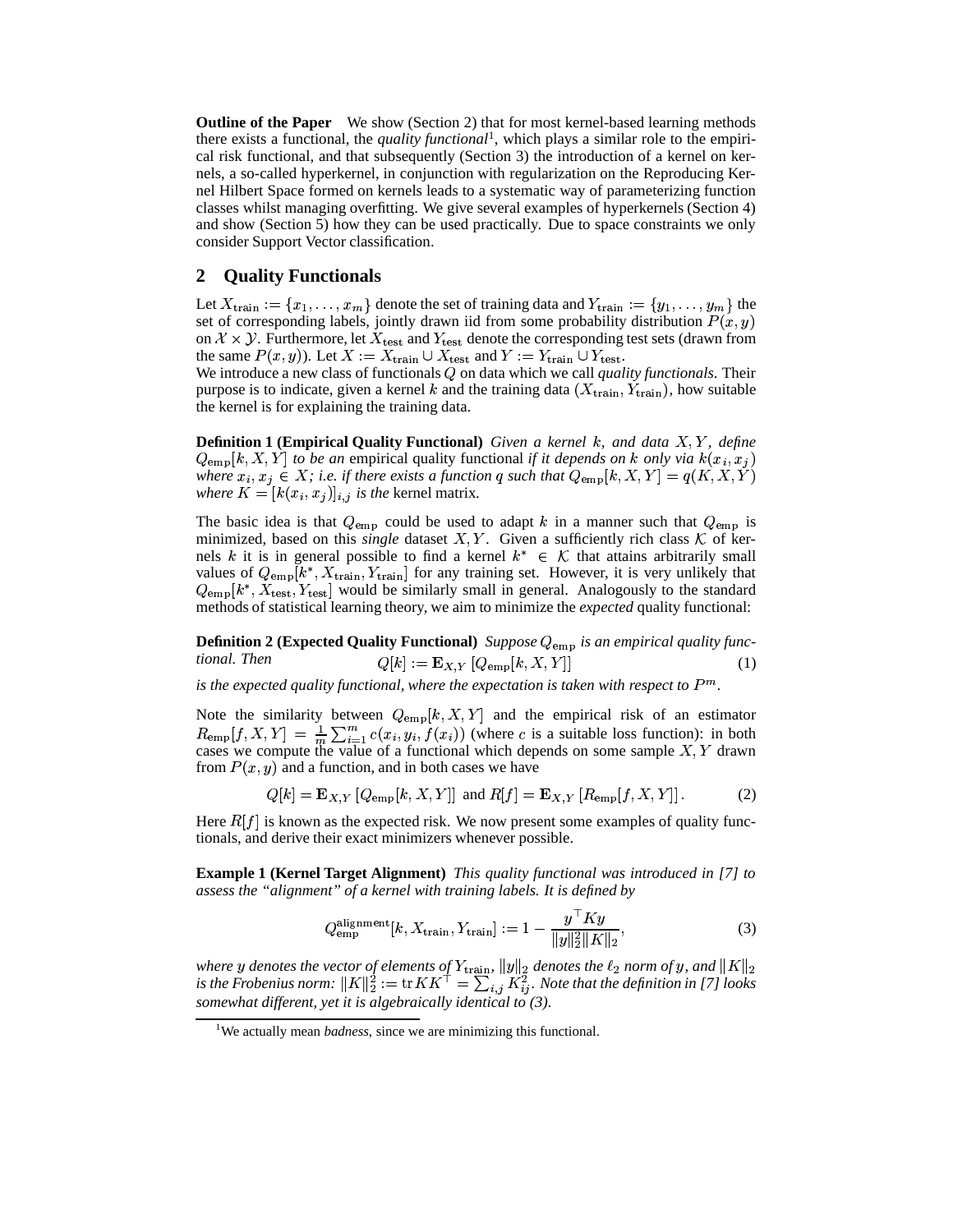By decomposing K into its eigensystem, one can see that (3) is minimized if  $K = yy^{\top}$ , in *which case* <sup>g</sup> R <sup>g</sup> hiji kutoka wa 1972, katika wa 1972, katika wa 1972, katika wa 1972, katika wa 1972, katika wa 1972, katika wa

$$
Q_{\rm emp}^{\rm alignment}[k^*, X_{\rm train}, Y_{\rm train}] = 1 - \frac{y^{\top}yy^{\top}y}{\|y\|_2^2\|yy^{\top}\|_2} = 1 - \frac{\|y\|_2^2}{\|y\|_2^2\|y\|_2^2} = 0. \tag{4}
$$

It is clear that one cannot expect that  $Q_{\rm{emp}}^{\rm{alignment}}[k^*, X_{\rm{train}}, Y_{\rm{train}}] = 0$  for data other than *the set chosen to determine*  $k^*$ .

**Example 2 (Regularized Risk Functional)** *If is the Reproducing Kernel Hilbert Space (RKHS) associated with the kernel k, the regularized risk functionals have the form* 

$$
R_{\text{reg}}[f, X_{\text{train}}, Y_{\text{train}}] := \frac{1}{m} \sum_{i=1}^{m} c(x_i, y_i, f(x_i)) + \frac{\lambda}{2} ||f||_{\mathcal{H}}^2,
$$
(5)

where  $||f||_{{\mathcal H}}^2$  is the RKHS norm of  $f$ . By virtue of the representer theorem (see e.g., [4, 8]) we know that the minimizer over  $f \in \mathcal{H}$  of (5) can be written as a kernel expansion. For a given loss c this leads to the quality functional

$$
Q_{\text{emp}}^{\text{regrisk}}[k, X_{\text{train}}, Y_{\text{train}}] := \min_{\alpha \in \mathbb{R}^m} \left[ \frac{1}{m} \sum_{i=1}^m c(x_i, y_i, [K\alpha]_i) + \frac{\lambda}{2} \alpha^\top K \alpha \right].
$$
 (6)

*The minimizer of (6) is more difficult to find, since we have to carry out a double minimization over* K and  $\alpha$ . First, note that for  $K = \beta y y^{\top}$  and  $\alpha = \frac{1}{\beta \|y\|^2} y$ ,  $K\alpha = y$  and  $\alpha$  $\alpha^+ K \alpha = \beta^{-1}$ . Thus  $Q_{\text{emp}}^{\text{egrisk}}[k, X_{\text{train}}, Y_{\text{train}}] = \frac{\lambda}{\beta \beta}$ . For sufficiently large  $\beta$ , we can make  $Q_{\text{emp}}^{\text{regrisk}}[k, X_{\text{train}}, Y_{\text{train}}]$  arbitrarily close to 0.

*Even if we disallow setting K to zero, by setting*  $trK = 1$ , we can determine the minimum *of* (6) as follows. Set  $K = \frac{1}{\|\cdot\|^2}zz^{\top}$ , where Set  $K = \frac{1}{\|z\|^2} z z^{\top}$ , where  $z \in \mathbb{R}^m$ , and  $\alpha = z$ . Then  $K\alpha = z$  and so

$$
\frac{1}{m} \sum_{i=1}^{m} c(x_i, y_i, [K\alpha]_i) + \frac{\lambda}{2} \alpha^{\top} K \alpha = \sum_{i=1}^{m} c(x_i, y_i, z_i) + \frac{\lambda}{2} ||z||_2^2.
$$

*Choosing each*  $z_i = \argmin_{\zeta} c(x_i, y_i, \zeta) + \frac{\lambda}{2} \zeta^2$  yields the minimum with respect to z. The proof that K is the global minimizer of this quality functional is omitted for brevity.

**Example 3 (Negative Log-Posterior)** *In Gaussian processes, this functional is similar to*  $R_{\text{reg}}[f, X_{\text{train}}, Y_{\text{train}}]$  since it includes a regularization term (the negative log prior) and a *loss term (the negative log-likelihood). In addition, it also includes the log-determinant of* K which measures the size of the space spanned by K. The quality functional is

$$
Q_{\text{emp}}^{\text{logpost}}[k, X_{\text{train}}, Y_{\text{train}}] := \min_{f \in \mathbb{R}^m} \left[ -\sum_{i=1}^m \log p(y_i | x_i, f_i) + \frac{1}{2} f^\top K^{-1} f + \frac{1}{2} \log |K| \right] \tag{7}
$$

*Note that any K which does not have full rank will send (7) to*  $-\infty$ *, and thus such cases* need to be excluded. When we fix  $|K|=1$ , to exclude the above case, we can set

$$
K = \beta ||y||^{-2}yy^{\top} + \beta^{-\frac{1}{m-1}}(1 - ||y||^{-2}yy^{\top})
$$
\n(8)

which leads to  $|K| = 1$ . Under the assumption that the minimum of  $-\log p(y_i, x_i, f_i)$ with respect to  $f_i$  is attained at  $f_i = y_i$ , we can see that  $\beta \to \infty$  still leads to the overall  $minimum\ of\ Q_{\rm emp}^{\rm logpost}[k,X_{\rm train},Y_{\rm train}].$ 

Other examples, such as cross-validation, leave-one-out estimators, the Luckiness framework, the Radius-Margin bound also have empirical quality functionals which can be arbitrarily minimized.

The above examples illustrate how many existing methods for assessing the quality of a kernel fit within the quality functional framework. We also saw that given a rich enough class of kernels K, optimization of  $Q_{\text{emp}}$  over K would result in a kernel that would be useless for prediction purposes. This is yet another example of the danger of optimizing too much — there is (still) no free lunch.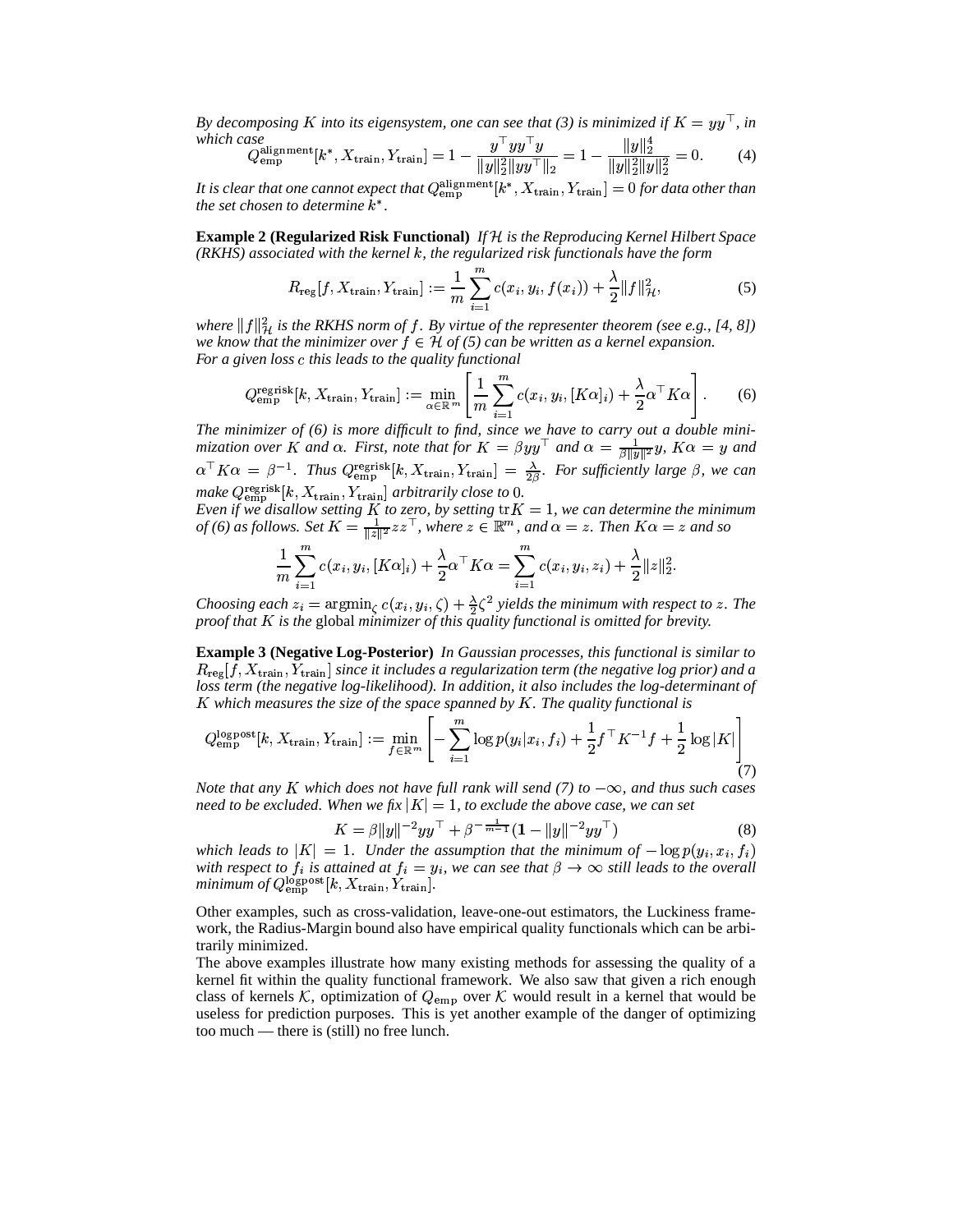# **3 A Hyper Reproducing Kernel Hilbert Space**

We now introduce a method for optimizing quality functionals in an effective way. The method we propose involves the introduction of a Reproducing Kernel Hilbert Space *on the kernel k itself* — a "Hyper"-RKHS. We begin with the basic properties of an RKHS (see Def 2.9 and Thm 4.2 in [8] and citations for more details).

**Definition 3 (Reproducing Kernel Hilbert Space)** *Let* & *be a nonempty set (often called the index set) and denote by* H a Hilbert space of functions  $f : \mathcal{X} \to \mathbb{R}$ . Then H is *called a reproducing kernel Hilbert space endowed with the dot product*  $\langle \cdot, \cdot \rangle$  (and the  $norm \|f\| := \sqrt{\langle f, f \rangle}$  if there exists a function  $k : \mathcal{X} \times \mathcal{X} \to \mathbb{R}$  satisfying,  $x, x' \in \mathcal{X}$ :

- *1. k* has the reproducing property  $\langle f, k(x, \cdot) \rangle = f(x)$  for all  $f \in \mathcal{H}$ ; in particular,  $k(x, \cdot), k(x', \cdot) \rangle = k(x, x').$
- 2. *k* spans H, i.e.  $\mathcal{H} = \text{span}\{k(x, \cdot)|x \in \mathcal{X}\}$  where  $\overline{X}$  is the completion of X.

The advantage of optimization in an RKHS is that under certain conditions the optimal solutions can be found as the linear combination of a finite number of basis functions, regardless of the dimensionality of the space  $H$ , as can be seen in the theorem below.

**Theorem 4 (Representer Theorem)** Denote by  $\Omega : [0, \infty) \to \mathbb{R}$  a strictly monotonic *increasing function, by*  $\mathcal{X}$  *a set, and by*  $c : (\mathcal{X} \times \mathbb{R}^2)^m \to \mathbb{R} \cup {\infty}$  *an arbitrary loss* function. Then each minimizer  $f \in \mathcal{H}$  of the regularized risk

$$
c((x_1, y_1, f(x_1)), \ldots, (x_m, y_m, f(x_m))) + \Omega(\|f\|_{\mathcal{H}})
$$
\n(9)

*admits a representation of the form*  $f(x) = \sum_{i=1}^{m} \alpha_i k(x_i, x)$ .

The above definition allows us to define an RKHS on kernels  $\mathcal{X} \times \mathcal{X} \to \mathbb{R}$ , simply by introducing  $\underline{\mathcal{X}} := \mathcal{X} \times \mathcal{X}$  and by treating k as functions  $k : \underline{\mathcal{X}} \to \mathbb{R}$ .

**Definition 5 (Hyper Reproducing Kernel Hilbert Space)** *Let* & *be a nonempty set and* let  $\underline{\mathcal{X}} := \mathcal{X} \times \mathcal{X}$  (the compounded index set). Then the Hilbert space  $\underline{\mathcal{H}}$  of functions  $k: \mathcal{X} \to \mathbb{R}$ , endowed with a dot product  $\langle \cdot, \cdot \rangle$  (and the norm  $||k|| = \sqrt{\langle k, k \rangle}$ ) is called *a* Hyper Reproducing Kernel Hilbert Space *if there exists a* hyperkernel  $\underline{k}: \underline{\mathcal{X}} \times \underline{\mathcal{X}} \to \mathbb{R}$ *with the following properties:*

- 1. <u>k</u> has the reproducing property  $\langle k, \underline{k}(\underline{x}, \cdot) \rangle = k(\underline{x})$  for all  $k \in \underline{\mathcal{H}}$ , in particular,  $\langle \underline{k}(\underline{x},\cdot), \underline{k}(\underline{x}',\cdot) \rangle = \underline{k}(\underline{x},\underline{x}') .$
- 2. <u>k</u> spans <u>H</u>, i.e.  $\underline{H} = \text{span}\{\underline{k}(\underline{x},\cdot)|\underline{x} \in \underline{\mathcal{X}}\}.$ & *.*
- *3. For any fixed*  $\underline{x} \in \underline{X}$  the hyperkernel  $\underline{k}$  is a kernel in its second argument, i.e. for any fixed  $\underline{x} \in \underline{\mathcal{X}}$ , the function  $k(x, x') := \underline{k}(\underline{x}, (x, x'))$  with  $x, x' \in \mathcal{X}$  is a kernel.

What distinguishes  $\underline{\mathcal{H}}$  from a normal RKHS is the particular form of its index set ( $\underline{\mathcal{X}} = \mathcal{X}^2$ ) and the additional condition on  $k$  to be a kernel in its second argument for any fixed first argument. This condition somewhat limits the choice of possible kernels. On the other hand, it allows for simple optimization algorithms which consider kernels  $k \in \mathcal{H}$ , which are in the convex cone of  $k$ . Analogously to the definition of the regularized risk functional (5), we define the regularized quality functional:

$$
Q_{\text{reg}}[k, X, Y] := Q_{\text{emp}}[k, X, Y] + \frac{\lambda_s}{2} ||k||^2,
$$
\n(10)

where  $\lambda_s > 0$  is a regularization constant and  $||k||^2$  denotes the RKHS norm in  $\underline{\mathcal{H}}$ . Minimization of  $Q_{reg}$  is less prone to overfitting than minimizing  $Q_{emp}$ , since the regularization term  $\frac{\lambda_3}{2} ||k||^2$  effectively controls the complexity of the class of kernels under consideration. Regularizers other than  $\frac{\lambda_s}{2} ||k||^2$  are also possible. The question arising immediately from (10) is how to minimize the regularized quality functional efficiently. In the following we show that the minimum can be found as a linear combination of hyperkernels.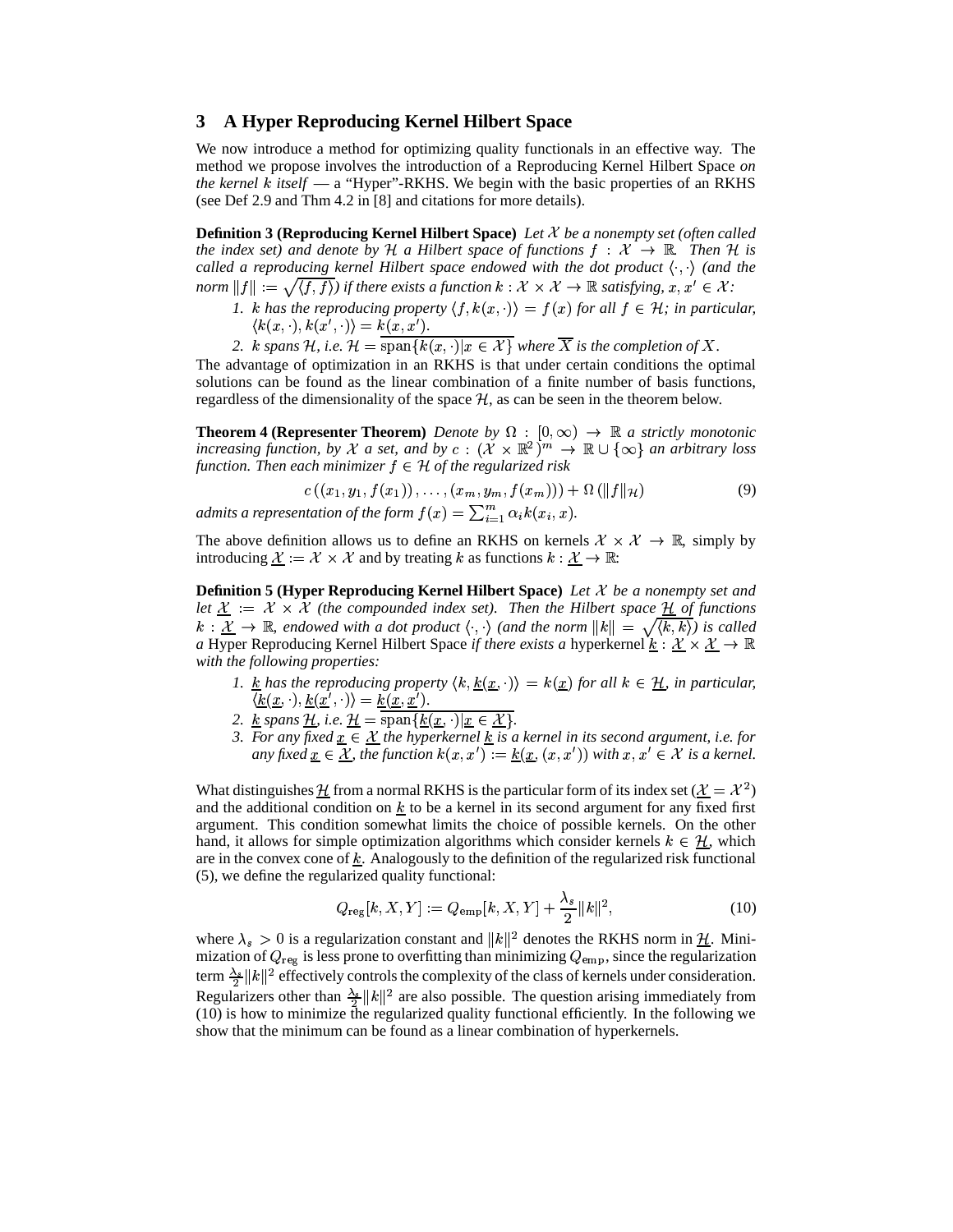**Corollary 6 (Representer Theorem for Hyper-RKHS)** *Let be a hyper-RKHS and denote by*  $\Omega$  :  $[0, \infty) \to \mathbb{R}$  a strictly monotonic increasing function, by X a set, and by Q *an arbitrary quality functional. Then each minimizer*  $k \in \mathcal{H}$  of the regularized quality *functional* \_\_\_\_ <sup>h</sup> <sup>h</sup> <sup>k</sup>

$$
Q[k, X, Y] + \frac{\lambda_s}{2} ||k||^2 \tag{11}
$$

*admits a representation of the form*  $k(x, x') = \sum \beta_{ij} \underline{k}((x_i, x_j), (x, x')).$  $\sum \beta_{ij} k((x_i, x_j), (x, x')).$ 

**Proof** All we need to do is rewrite (11) so that it satisfies the conditions of Theorem 4. Let  $\underline{x}_{ij} := (x_i, x_j)$ . Then  $Q[k, X, Y]$  has the properties of a loss function, as it only depends on k via its values at  $\underline{x}_{ij}$ . Furthermore,  $\frac{\lambda_s}{2} ||k||^2$  is an RKHS regularizer, so the representer theorem applies and the expansion of  $k$  follows.

This result shows that even though we are optimizing over an entire (potentially infinite dimensional) Hilbert space of kernels, we are able to find the optimal solution by choosing among a finite dimensional subspace. The dimension required  $(m^2)$  is, not surprisingly, significantly larger than the number of kernels required in a kernel function expansion which makes a direct approach possible only for small problems. However, sparse expansion techniques, such as [9, 8], can be used to make the problem tractable in practice.

#### **4 Examples of Hyperkernels**

Having introduced the theoretical basis of the Hyper-RKHS, we need to answer the question whether practically useful  $k$  exist which satisfy the conditions of Definition 5. We address this question by giving a set of general recipes for building such kernels.

**Example 4 (Power Series Construction)** Denote by k a positive semidefinite kernel, and by  $g : \mathbb{R} \to \mathbb{R}$  a function with positive Taylor expansion coefficients  $g(\xi) = \sum_{i=0}^{\infty} c_i \xi^i$  and *convergence radius R. Then for*  $k^2(x, x') \leq R$  we have that

$$
\underline{k}(\underline{x}, \underline{x}') := g(k(\underline{x})k(\underline{x}')) = \sum_{i=0}^{\infty} c_i(k(\underline{x})k(\underline{x}'))^i
$$
\n(12)

*is a hyperkernel: for any fixed*  $\underline{x}$ ,  $\underline{k}(\underline{x}, (x, x'))$  *is a sum of kernel functions, hence it is a kernel itself (since*  $k^{i}(x, x')$  *is a kernel if k is). To show that*  $\underline{k}$  *is a kernel, note that*  $k(\underline{x}, \underline{x}') = \langle \underline{\Phi}(\underline{x}), \underline{\Phi}(\underline{x}') \rangle$ , where  $\underline{\Phi}(\underline{x}) := (\sqrt{c_0}, \sqrt{c_1}k^1(\underline{x}), \sqrt{c_2}k^2(\underline{x}), \ldots).$ 

**Example 5 (Harmonic Hyperkernel)** *A special case of (12) is the harmonic hyperkernel:* Denote by  $k$  a kernel with  $k : \mathcal{X} \times \mathcal{X} \to [0,1]$  (e.g., RBF kernels satisfy this property), and set  $c_i := (1 - \lambda_h)\lambda_h^i$  for some  $0 < \lambda_h < 1$ . Then we have

$$
\underline{k}(\underline{x}, \underline{x}') = (1 - \lambda_h) \sum_{i=0}^{\infty} (\lambda_h k(\underline{x}) k(\underline{x}'))^i = \frac{1 - \lambda_h}{1 - \lambda_h k(\underline{x}) k(\underline{x}')}. \tag{13}
$$

**Example 6 (Gaussian Harmonic Hyperkernel)** *For k*( $x, x'$ ) = exp( $-\sigma^2 ||x - x'||^2$ ),

$$
\underline{k}((x, x'), (x'', x''')) = \frac{1 - \lambda_h}{1 - \lambda_h \exp(-\sigma^2(\|x - x'\|^2 + \|x'' - x'''\|^2))}.
$$
 (14)

*For*  $\lambda_h \to 1$ , <u>k</u> converges to  $\delta_{x,x'}$ ; that is, the expression  $||k||^2$  converges to the Frobenius *norm of*  $k$  *on*  $X \times X$ .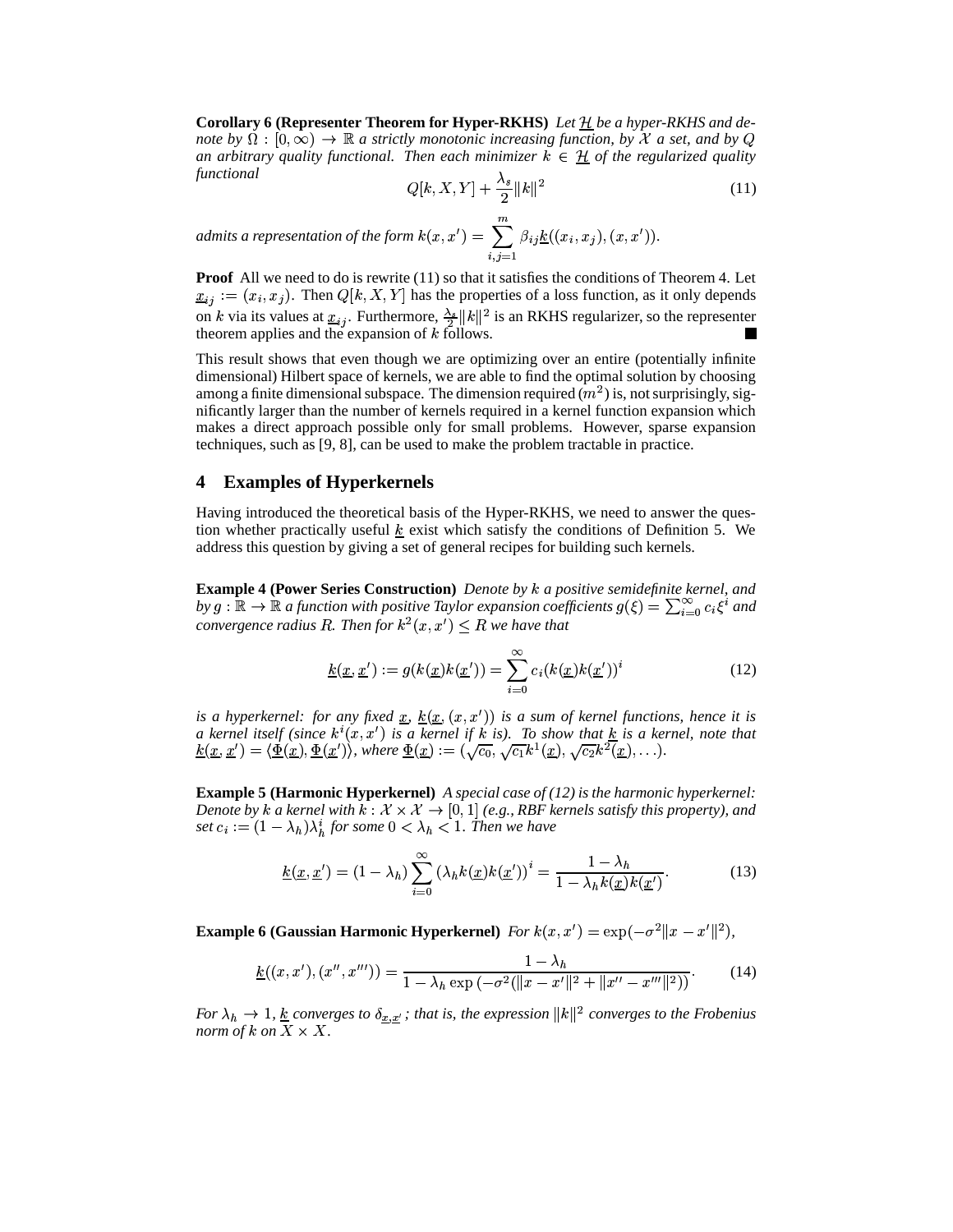| $g(\xi)$     | Power series expansion                                                              | $\boldsymbol{R}$ | We can find further hyperkernels,                                    |
|--------------|-------------------------------------------------------------------------------------|------------------|----------------------------------------------------------------------|
| $\exp \xi$   | $1 + \frac{1}{1!} \xi + \ldots + \frac{1}{n!} \xi^{n} + \ldots$                     | $\infty$         | simply by consulting tables on<br>power series of functions. Ta-     |
| $\sinh \xi$  | $\frac{\xi}{1!}+\frac{\xi^3}{3!}+\ldots+\frac{\xi^{(2n+1)}}{(2n+1)!}+\ldots$        | $\infty$         | ble 1 contains a list of suitable                                    |
| $\cosh \xi$  | $\frac{\xi^2}{1+\frac{\xi^2}{2!}+\ldots+\frac{\xi^{(2n)}}{(2n)!}}+\ldots$           | $\infty$         | expansions. Recall that expan-<br>sions such as (12) were mainly     |
| $arctanh\xi$ | $\frac{\xi}{1} + \frac{\xi^3}{3} + \ldots + \frac{\xi^{2n+1}}{2n+1} + \ldots$       |                  | chosen for computational conve-<br>nience, in particular whenever it |
|              | $-\ln(1-\xi)$ $\frac{\xi}{1} + \frac{\xi^2}{2} + \ldots + \frac{\xi^n}{n} + \ldots$ |                  | is not clear which particular class                                  |

 $\sim$  power series of functions. Ta- $\frac{2}{(n+1)!}$  + ...  $\infty$  | ble 1 contains a list of suitable  $\infty$  sions such as (12) were mainly simply by consulting tables on expansions. Recall that expanchosen for computational convenience, in particular whenever it is not clear which particular class of kernels would be useful for the expansion.

**Table 1:** Examples of Hyperkernels

**Example 7 (Explicit Construction)** *If we* know *or have a reasonable guess as to which kernels could be potentially relevant (e.g., a range of scales of kernel width, polynomial* degrees, etc.), we may begin with a set of candidate kernels, say  $k_1, \ldots, k_n$  and define

$$
\underline{k}(\underline{x}, \underline{x}') := \sum_{i=1}^{n} c_i k_i(\underline{x}) k_i(\underline{x}'), \quad k_i(\underline{x}) \geqslant 0, \forall \underline{x}.
$$
 (15)

*Clearly* <u>k</u> is a hyperkernel, since  $\underline{k}(\underline{x}, \underline{x}') = \langle \underline{\Phi}(\underline{x}), \underline{\Phi}(\underline{x}') \rangle$ , where  $\underline{\Phi}(\underline{x}) :=$  $(\sqrt{c_1}k_1(\underline{x}), \sqrt{c_2}k_2(\underline{x}), \ldots, \sqrt{c_n}k_n(\underline{x})).$ 

# **5 An Application: Minimization of the Regularized Risk**

Recall that in the case of the Regularized Risk functional, the regularized quality optimization problem takes on the form

minimize 
$$
\frac{1}{r} \sum_{i=1}^{m} c(x_i, y_i, f(x_i)) + \frac{\lambda}{2} ||f||_{\mathcal{H}}^2 + \frac{\lambda_s}{2} ||k||_{\mathcal{H}}^2.
$$
 (16)

For  $f = \sum_i \alpha_i k(x_i, x)$ , the second term  $||f||_H^2$  is a linear function of k. Given a convex loss function  $c$ , the regularized quality functional (16) is convex in  $k$ . The corresponding regularized quality functional is:

$$
Q_{\text{reg}}^{\text{regrisk}}[k, X, Y] = Q_{\text{emp}}^{\text{regrisk}}[k, X, Y] + \frac{\lambda_s}{2} ||k||_{\mathcal{H}}^2 \tag{17}
$$

For fixed  $k$ , the problem can be formulated as a constrained minimization problem in  $f$ , and subsequently expressed in terms of the Lagrange multipliers  $\alpha$ . However, this minimum depends on  $k$ , and for efficient minimization we would like to compute the derivatives with respect to  $k$ . The following lemma tells us how (it is an extension of a result in [3] and we omit the proof for brevity):

**Lemma 7** Let  $x \in \mathbb{R}^m$  and denote by  $f(x, \theta), c_i : \mathbb{R}^m \to \mathbb{R}$  convex functions, where f is parameterized by  $\theta$ . Let  $R(\theta)$  be the minimum of the following optimization problem (and  $denote by x(\theta)$  its minimizer):

$$
\underset{x \in \mathbb{R}^m}{\text{minimize}} \ f(x, \theta) \ \text{subject to} \ c_i(x) \le 0 \ \text{for all} \ 1 \le i \le n. \tag{18}
$$

Then  $\partial_{\theta}^{j}R(\theta) = D_{2}^{j}f(x(\theta),\theta)$ , whe  $\partial_2^J f(x(\theta), \theta)$ , where  $j \in \mathbb{N}$  and  $D_2$  denotes the derivative with respect to *the second argument of f.* 

Since the minimizer of (17) can be written as a kernel expansion (by the representer theorem for Hyper-RKHS), the optimal regularized quality functional can be written as (using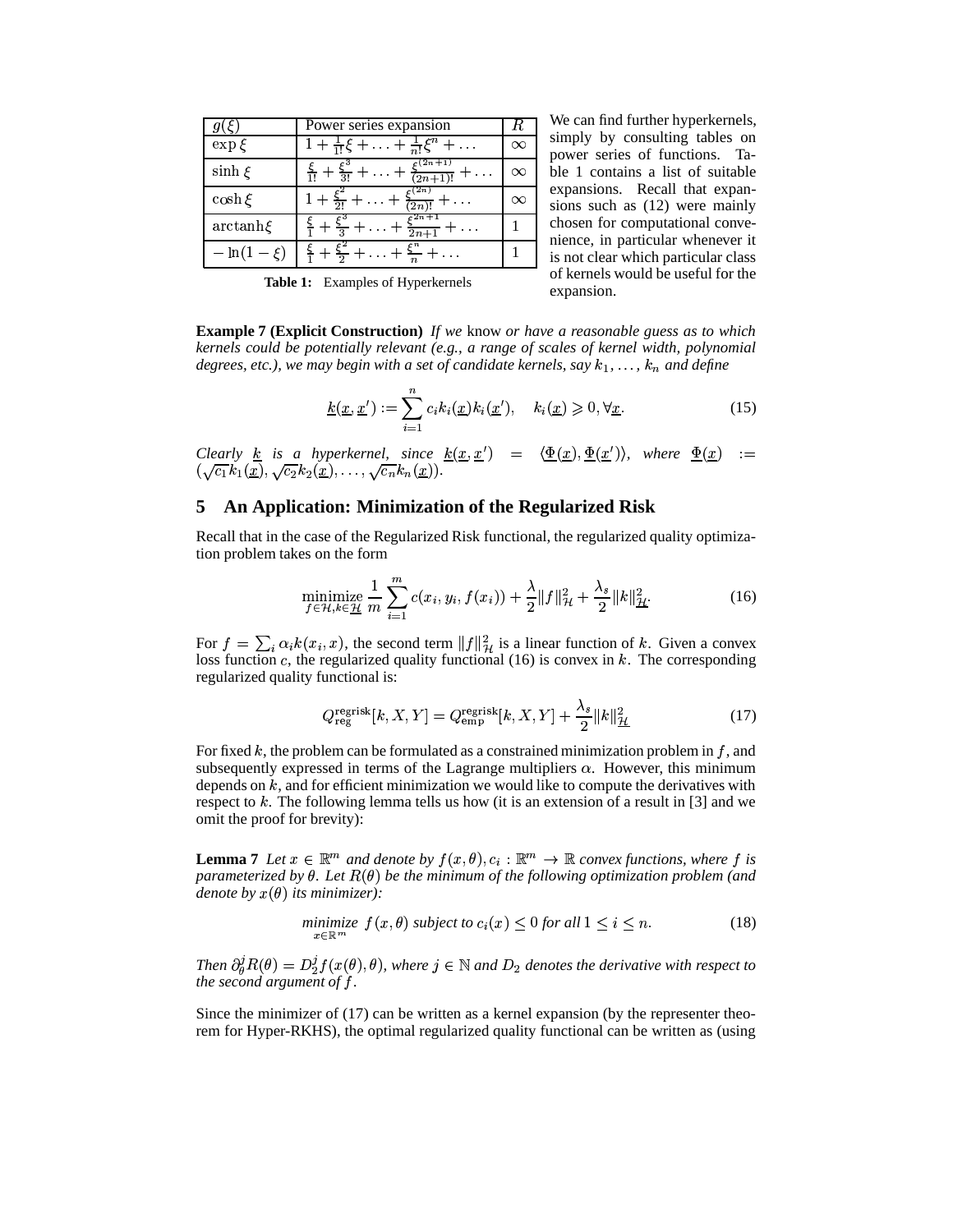the soft margin loss and  $\underline{K}_{i, ing} := \underline{k}((x_i, x_j), (x_p, x_q))$ :

$$
Q_{\text{reg}}^{\text{regrisk}}[K, \alpha, \beta, X, Y] = \frac{1}{m} \sum_{i=1}^{m} \max\left(0, 1 - y_i \sum_{j, p, q=1}^{m} \alpha_j \beta_{pq} \underline{K}_{ijpq}\right) \qquad (19)
$$

$$
+ \frac{\lambda}{2} \sum_{i, j, p, q=1}^{m} \alpha_i \alpha_j \beta_{pq} \underline{K}_{ijpq} + \frac{\lambda'}{2} \sum_{i, j, p, q=1}^{m} \beta_{ij} \beta_{pq} \underline{K}_{ijpq}
$$

Minimization of (19) is achieved by alternating between minimization over  $\alpha$  for fixed  $\beta$ (this is a quadratic optimization problem), and subsequently minimization over  $\beta$  (with  $\beta_{ij} \geq 0$  to ensure positivity of the kernel matrix) for fixed  $\alpha$ .

**Low Rank Approximation** While being finite in the number of parameters (despite the optimization over two possibly infinite dimensional Hilbert spaces  $\mathcal{H}$  and  $\mathcal{H}$ ), (19) still presents a formidable optimization problem in practice (we have  $m^2$  coefficients for  $\beta$ ). For an explicit expansion of type (15) we can optimize in the expansion coefficients of  $k_i(\underline{x})k_i(\underline{x}')$  directly, which means that we simply have a quality functional with an  $\ell_2$ penalty on the expansion coefficients. Such an approach is recommended if there are few terms in (15). In the general case (or if  $n \gg m$ ), we resort to a low-rank approximation, as described in [9, 8]. This means that we pick from  $\underline{k}((x_i, x_j), \cdot)$  with  $1 \leq i, j \leq m$  a small fraction of terms which approximate  $\underline{k}$  on  $X \times X$  sufficiently well.

# **6 Experimental Results and Summary**

**Experimental Setup** To test our claims of kernel adaptation via regularized quality functionals we performed preliminary tests on datasets from the UCI repository (Pima, Ionosphere, Wisconsin diagnostic breast cancer) and the USPS database of handwritten digits ('6' vs. '9'). The datasets were split into  $60\%$  training data and  $40\%$  test data, except for the USPS data, where the provided split was used. The experiments were repeated over 200 random 60/40 splits. We deliberately did not attempt to tune parameters and instead made the following choices uniformly for all four sets:

- The kernel width  $\sigma$  was set to  $\sigma^{-1} = 100d$ , where d is the dimensionality of the data. We deliberately chose a too large value in comparison with the usual rules of thumb [8] to avoid good default kernels.
- $\rightarrow \lambda$  was adjusted so that  $\frac{1}{\lambda m} = 100$  (that is  $C = 100$  in the Vapnik-style parameter-<br>instinction of SMAs). This scanner has been appeared to viald good results ization of SVMs). This has commonly been reported to yield good results.
- $\lambda_h$  for the Gaussian Harmonic Hyperkernel was chosen to be 0.6 throughout, giving adequate coverage over various kernel widths in (13) (small  $\lambda_h$  focus almost exclusively on wide kernels,  $\lambda_h$  close to 1 will treat all widths equally).  $\frac{4}{\cdot}$
- The hyperkernel regularization was set to  $\lambda_s = 10^{-4}$ .

We compared the results with the performance of a generic Support Vector Machine with the same values chosen for  $\sigma$  and  $\lambda$  and one for which  $\lambda$ ,  $\sigma$  had been hand-tuned using cross validation.

**Results** Despite the fact that we did not try to tune the parameters we were able to achieve highly competitive results as shown in Table 2. It is also worth noticing that the number of hyperkernels required after a low-rank decomposition of the hyperkernel matrix contained typically less than 10 hyperkernels, thus rendering the optimization problem not much more costly than a standard Support Vector Machine (even with a very high quality  $10^{-5}$ approximation of  $\underline{K}$  and that after the optimization of (19), typically less than 5 were being used. This dramatically reduced the computational burden.

Using the *same* non-optimized parameters for different data sets we achieved results comparable to other recent work on classification such as boosting, optimized SVMs, and kernel target alignment [10, 11, 7] (note that we use a much smaller part of the data for training: